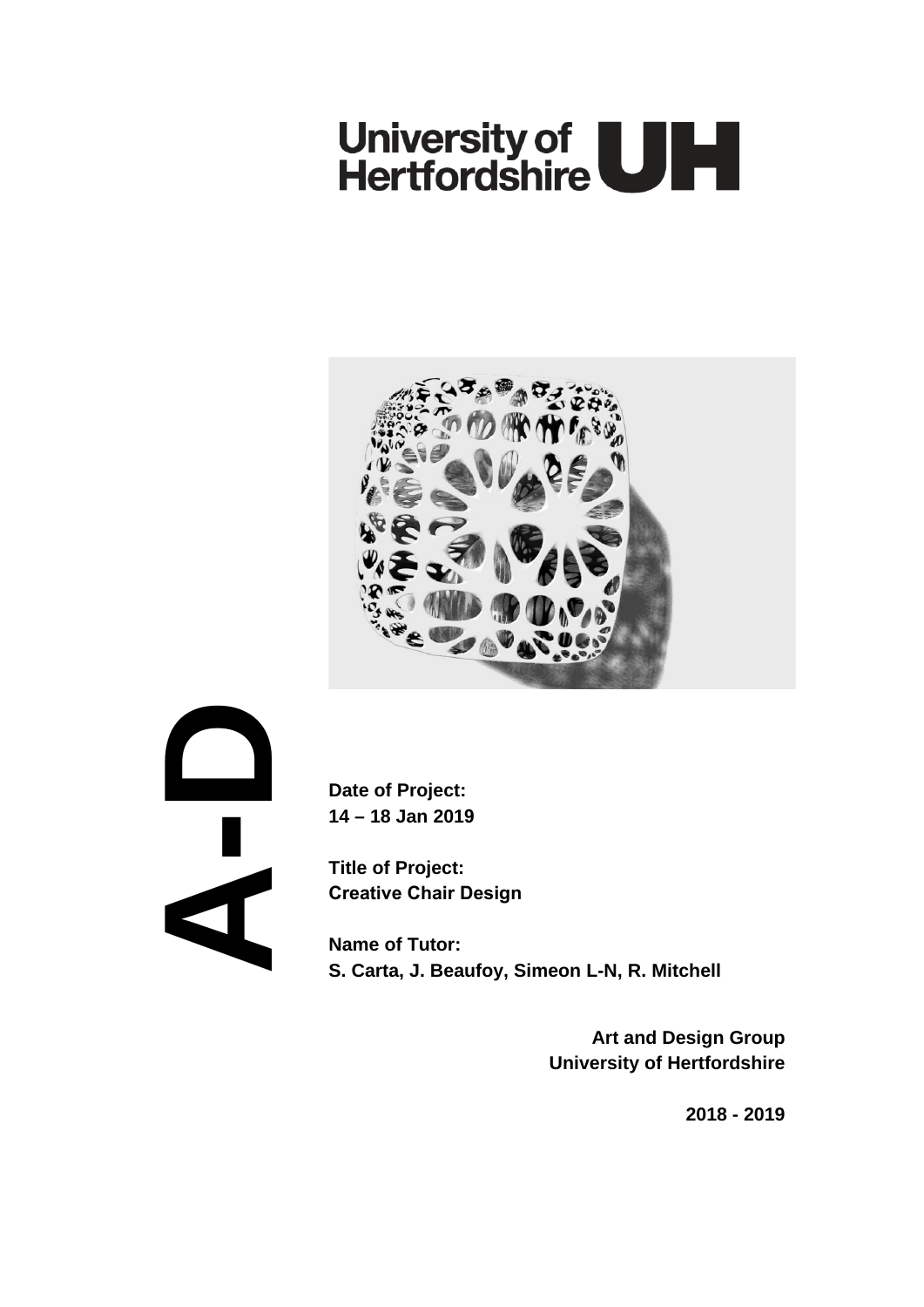## **Art and Design Group**

Creative Chair Design



Image source: https://nl.pinterest.com/pin/217861700703855977/?lp=true

You are asked to design a chair, armchair or 'sofa' for the Dean's Lounge - the space along from the Gallery café that leads out to the courtyard in the art and design building.

The aim is to create an inspirational 'lounge' environment that will be used by students and staff, to meet in small groups have informal discussions, eat lunch, read or work on their laptops etc.

We'd like the space to be a talking point, to be impressive on Open Days and look good in photographs!

### **SPECIFICATIONS**

The chair should visually communicate creativity, new design and construction thinking.

It should embody the University values, Friendly, Ambitious, Collegiate, Enterprising and Student focussed.

We are looking for designs that create a positive response in the viewer/user, that have a creative edge and express our openness to new ideas and different ways of thinking.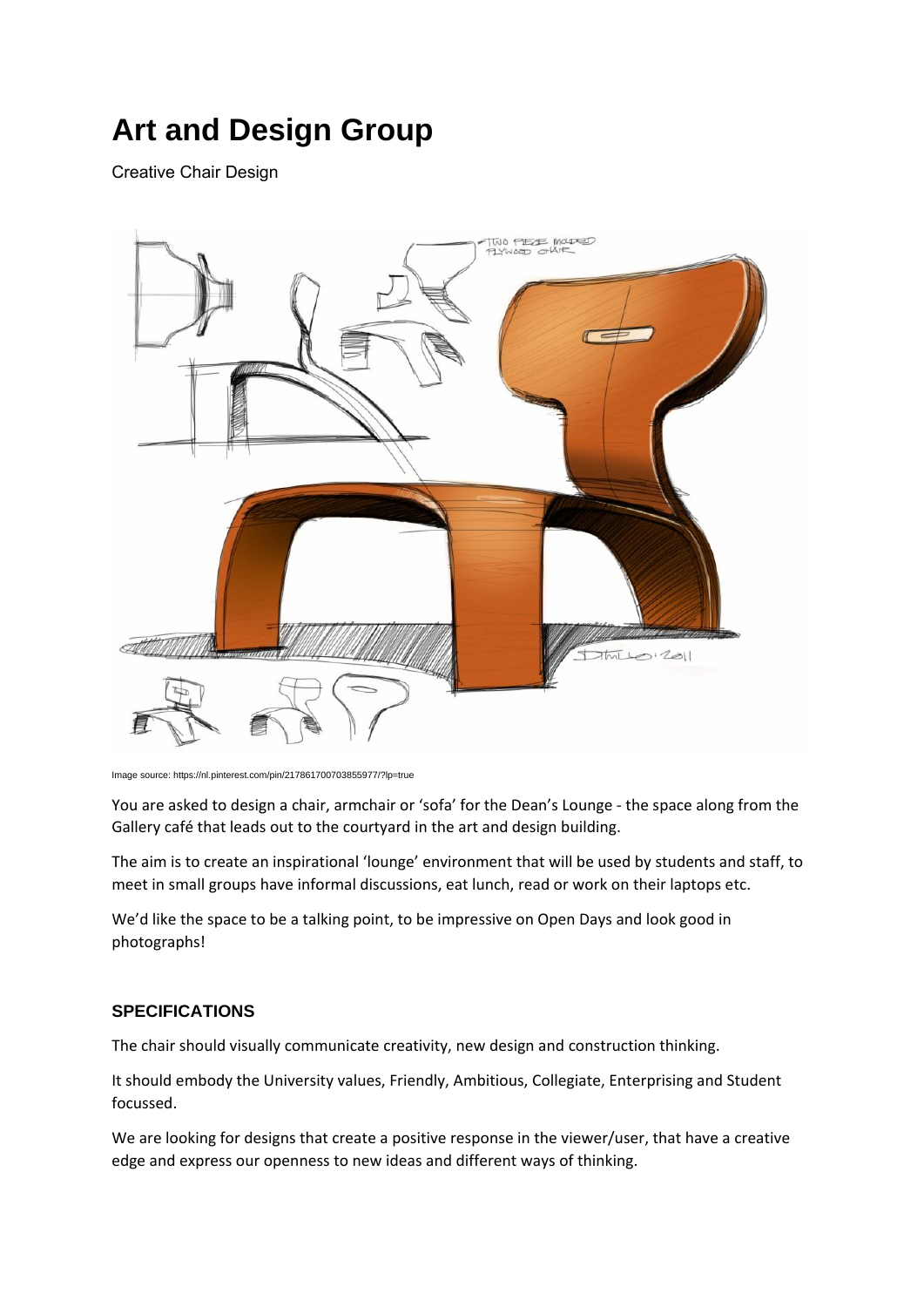These could include adaptability, multi-functionality, modularity for example. You are encouraged to use the entire sheet so that there is no waste. You are also encouraged to work in a cross programme team.

The chair should be created using a single sheet of 2440mm x 1220mm (8'x4') 18mm birch faced plywood.

It can be finished in wax, matt varnish, stain or a painted surface but we would prefer not to use fabrics or cushions.

The chair should be practical, so that the user is able to sit comfortably for up to half an hour.

Chair prototypes should be created in thick card at a reasonable scale probably no larger than 300mm x 300mm x 300mm.

#### **SKILLS LEARNED**

Furniture design, wood construction, ergonomics, parametric design, 3D modelling, presentation hand sketches.

#### **WORK SCHEDULE**

| Session        | Day      | Programme                                           | <b>Deliverables</b> |
|----------------|----------|-----------------------------------------------------|---------------------|
| 1              | 14/01/18 | Project launch                                      |                     |
|                |          | Groups and initial discussions<br>Software overview |                     |
|                |          |                                                     |                     |
| 2              | 15/01/18 | Group work                                          |                     |
| 3              | 16/01/18 | Group work                                          |                     |
| $\overline{4}$ | 17/01/18 | Project review                                      |                     |
| 5              | 18/01/18 | Final presentation                                  | Submit final work   |

#### **SUBMISSION**

The submission of the work consists in:

- Board 1: case studies (x10)
- Board 2: initial sketches and ideas
- Board 3: rationalisation of the design (materials, joints, construction etc.)
- Board 4: production drawings
- Board: 5 visualisation of chair in context
- Board 6: final visuals
- Board 7: project and process description
- Board 8: reflection of own roles and responsibilities within the team